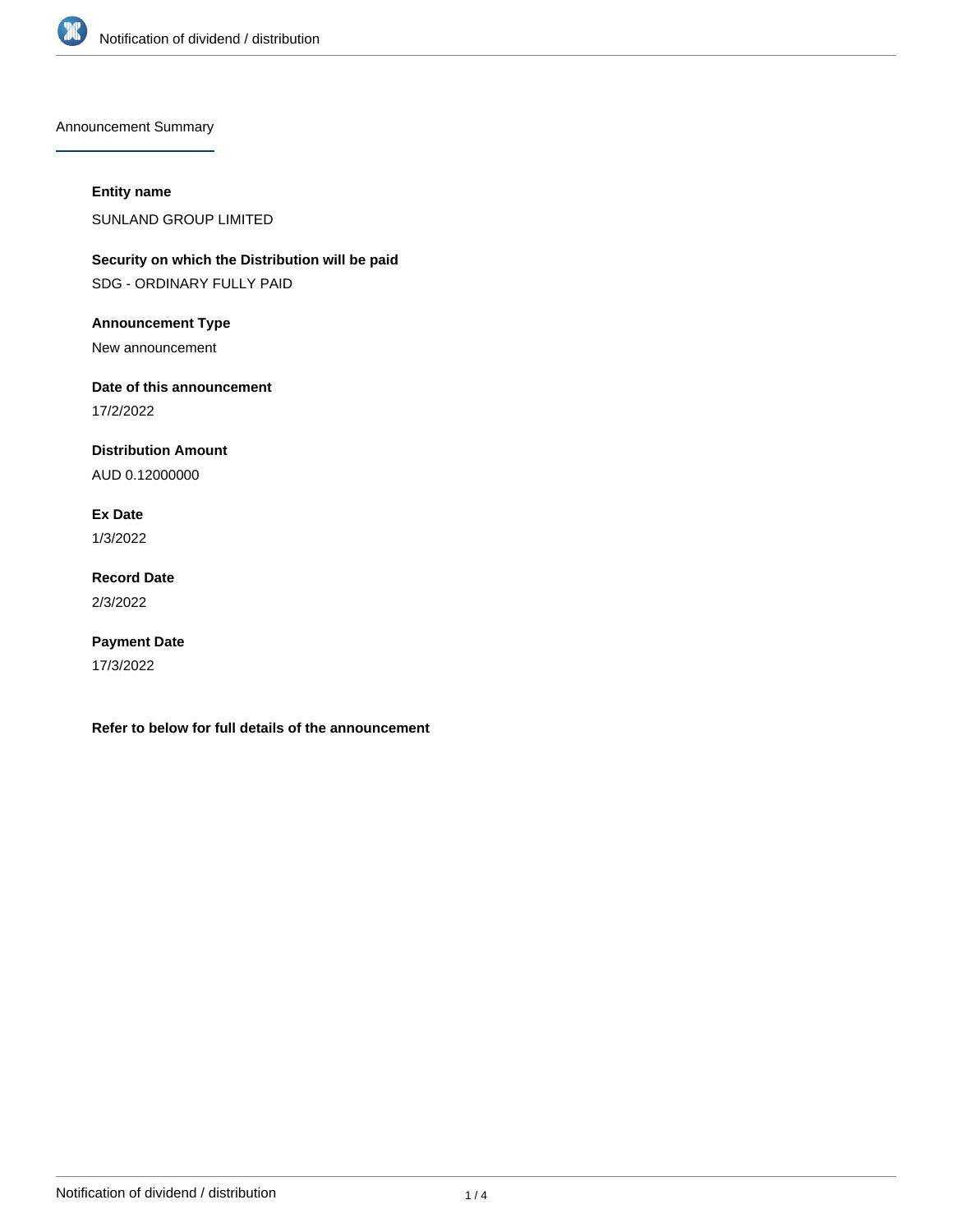

Announcement Details

Part 1 - Entity and announcement details

#### **1.1 Name of +Entity**

SUNLAND GROUP LIMITED

**1.2 Registered Number Type ACN** 

**Registration Number**

063429532

**1.3 ASX issuer code** SDG

#### **1.4 The announcement is** New announcement

**1.5 Date of this announcement** 17/2/2022

**1.6 ASX +Security Code** SDG

**ASX +Security Description** ORDINARY FULLY PAID

Part 2A - All dividends/distributions basic details

**2A.1 Type of dividend/distribution C** Ordinary

**2A.2 The Dividend/distribution:**

relates to a period of six months

# **2A.3 The dividend/distribution relates to the financial reporting or payment period ending ended/ending (date)** 31/12/2021

**2A.4 +Record Date**

2/3/2022

**2A.5 Ex Date** 1/3/2022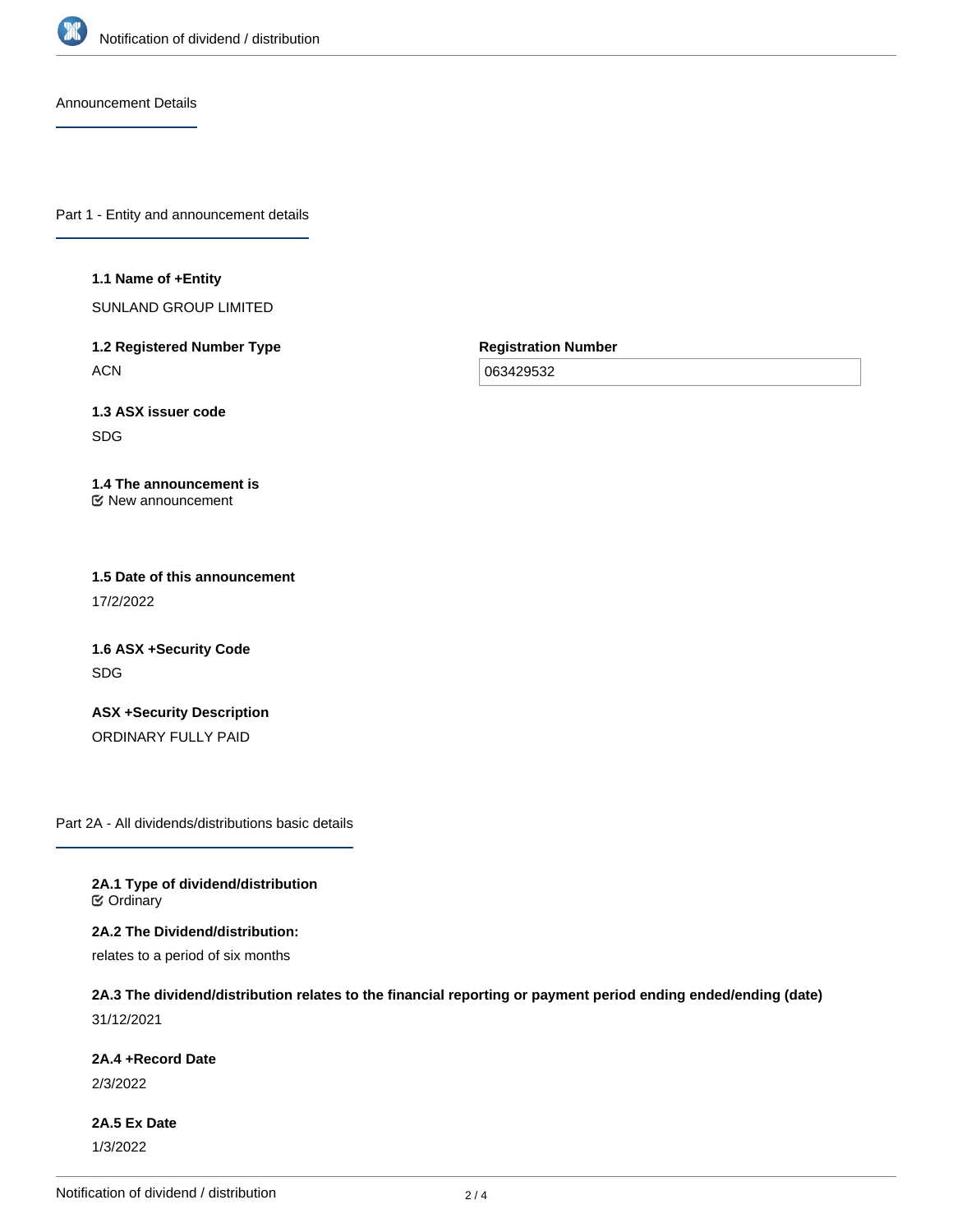### **2A.6 Payment Date**

17/3/2022

**2A.7 Are any of the below approvals required for the dividend/distribution before business day 0 of the timetable?**

- **•** Security holder approval
- **Court approval**
- **Lodgement of court order with +ASIC**
- **ACCC approval**
- **FIRB approval**
- **Another approval/condition external to the entity required before business day 0 of the timetable for the dividend/distribution.**

No

**2A.8 Currency in which the dividend/distribution is made ("primary currency")**

AUD - Australian Dollar

**2A.9 Total dividend/distribution payment amount per +security (in primary currency) for all dividends/distributions notified in this form**

AUD 0.12000000

**2A.10 Does the entity have arrangements relating to the currency in which the dividend/distribution is paid to securityholders that it wishes to disclose to the market?** No

**2A.11 Does the entity have a securities plan for dividends/distributions on this +security?** We do not have a securities plan for dividends/distributions on this security

**2A.12 Does the +entity have tax component information apart from franking?** No

Part 3A - Ordinary dividend/distribution

| 3A.1 Is the ordinary dividend/distribution estimated at<br>this time?<br><b>≝</b> No | 3A.1a Ordinary dividend/distribution estimated amount<br>per +security<br>AUD |
|--------------------------------------------------------------------------------------|-------------------------------------------------------------------------------|
| 3A.1b Ordinary Dividend/distribution amount per<br>security                          |                                                                               |
| AUD 0.12000000                                                                       |                                                                               |
| 3A.2 Is the ordinary dividend/distribution franked?<br>$\alpha$ Yes                  | 3A.2a Is the ordinary dividend/distribution fully franked?<br>$\alpha$ Yes    |